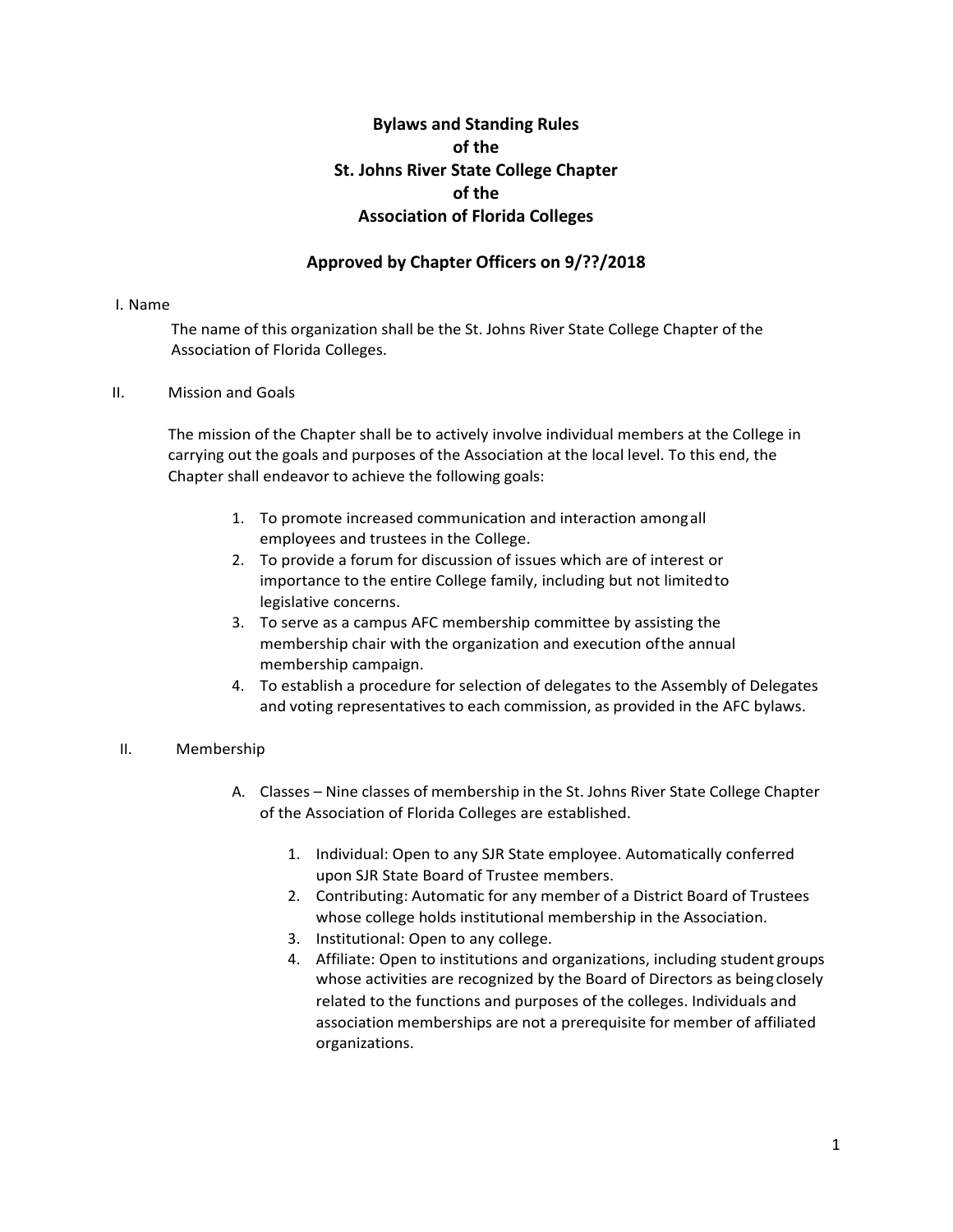- 5. Associate: Open to individuals whose professional and educational activities are closely related to the functions and purposes of the college and to any other individuals who, in the opinion of the Board of Directors, exhibit interest in supporting the aims and activities of theAssociation.
- 6. Retiree: Open to any person who retired from a Florida community college or from the former State Board of Community Colleges.
- 7. Life: Available to individual or retired members.
- 8. Adjunct/Part-time Employee Open to any person who is employed less than full-time in an instructional, administrative or support position at SJR State.
- 9. Honorary: Conferred on those persons who, in the opinion of the Board of Directors, have made an outstanding contribution to the colleges and/or the Association. Recipients for Honorary life membership are recommended by the Awards Committee at the state level.
- B. Voting
	- 1. Voting membership is open to any college employee who is a member in good standing of the Association of Florida Colleges and who pays the stipulated local dues.
	- 2. Voting membership is automatic for each member of the SJR State Board of Trustees.
	- 3. Non-voting associate membership is open to any individual whose professional, educational activities or interests are closely related to the function and purposes of the College. Associate members must pay the stipulated local dues and receive approval of the Executive Board of the Chapter.

## IV. Officers

- A. The elected officers of the Chapter shall be:
	- 1. President
	- 2. President Elect
	- 3. Secretary
	- 4. Treasurer
	- 5. Membership Chair
	- 6. Campus Representative minimum one per campus
	- 7. Publications Representative
- B. The appointed officers shall include, but not be limited to, (1) Service Project Chair and (2) Legislative Liaison who shall be appointed by the College President and lobby on behalf of the College.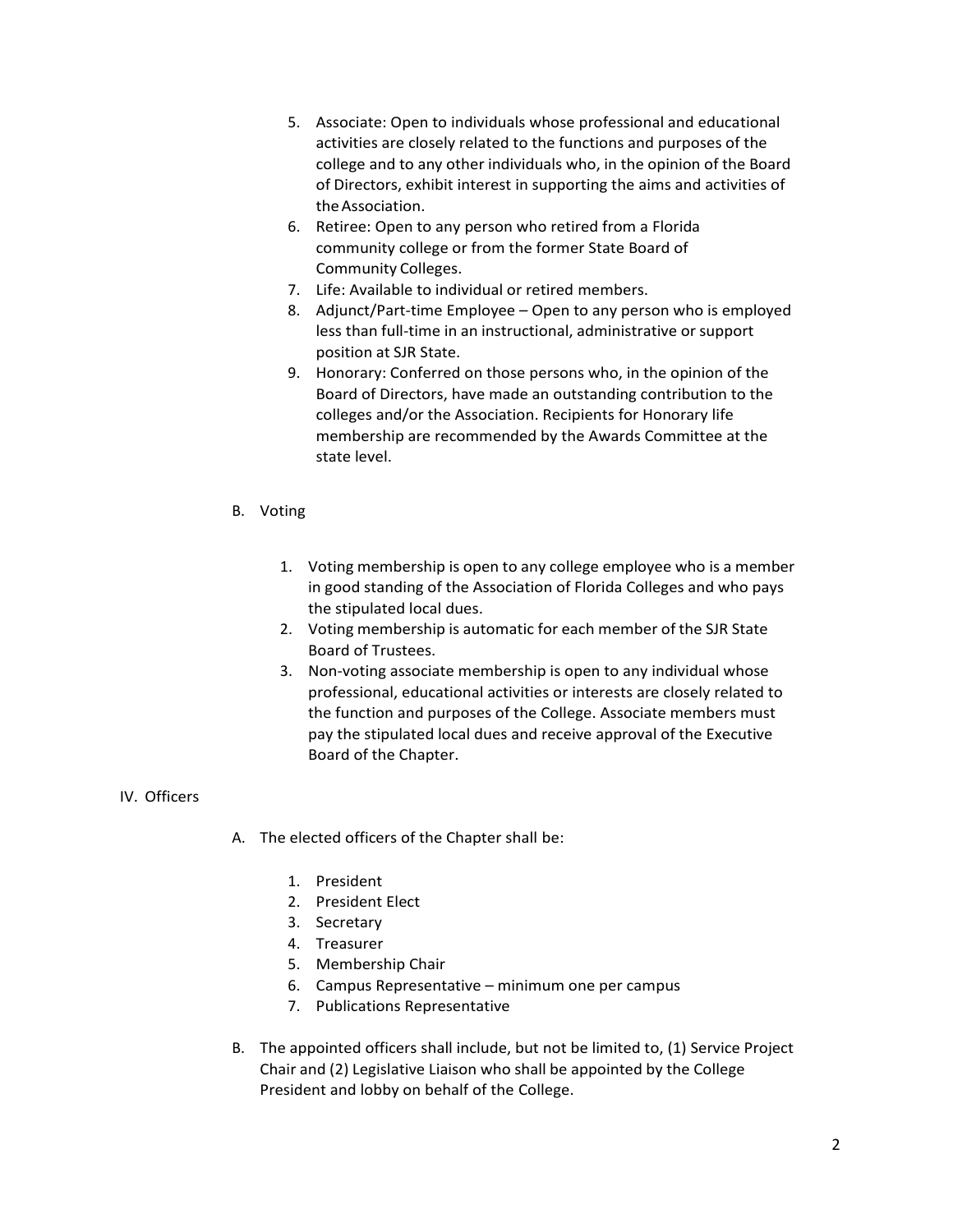- C. Executive Board
	- 1. The following officers shall serve on the Executive Board:
		- a) President
		- b) President Elect
		- c) Secretary
		- d) Treasurer
		- e) Membership Chair
		- f) Campus Representatives
		- g) Legislative Liaison
		- h) Publications Representative
		- i) Service Project Chair
	- 2. A majority of the voting officers shall constitute a quorum.
- D. Selection of Officers
	- 1. The officers shall be elected by the Chapter's membership for a term of one year, commencing on July 1 of each year.
	- 2. Elections shall be held before the end of February of each year, and the outgoing officers will transition the newly elected officers in April and May.
	- 3. Nominations will be made from the general membership.
	- 4. Election of each officer shall be by majority vote of those members; if no candidate has majority then there will be a run-off.
	- 5. Upon the resignation of an officer, the President shall appoint an interim officer to complete the term.
- E. Duties of Officers
	- 1. The President shall:
		- a. Preside at meetings of the Executive Board and the Chapter.
		- b. Call meetings of the Executive Board and the Chapter.
		- c. Have final authorization of the expenditure of Chapter funds.
		- d. Establish and appoint members to committees, as necessary, and serve as an ex-officio member of each such committee.
		- e. Serve as a delegate to the AFC Assembly of Delegates.
		- f. Represent the Chapter in all matters, not delegated to other officers or members, including membership in the AFC Councilof Presidents and AFC regional representation.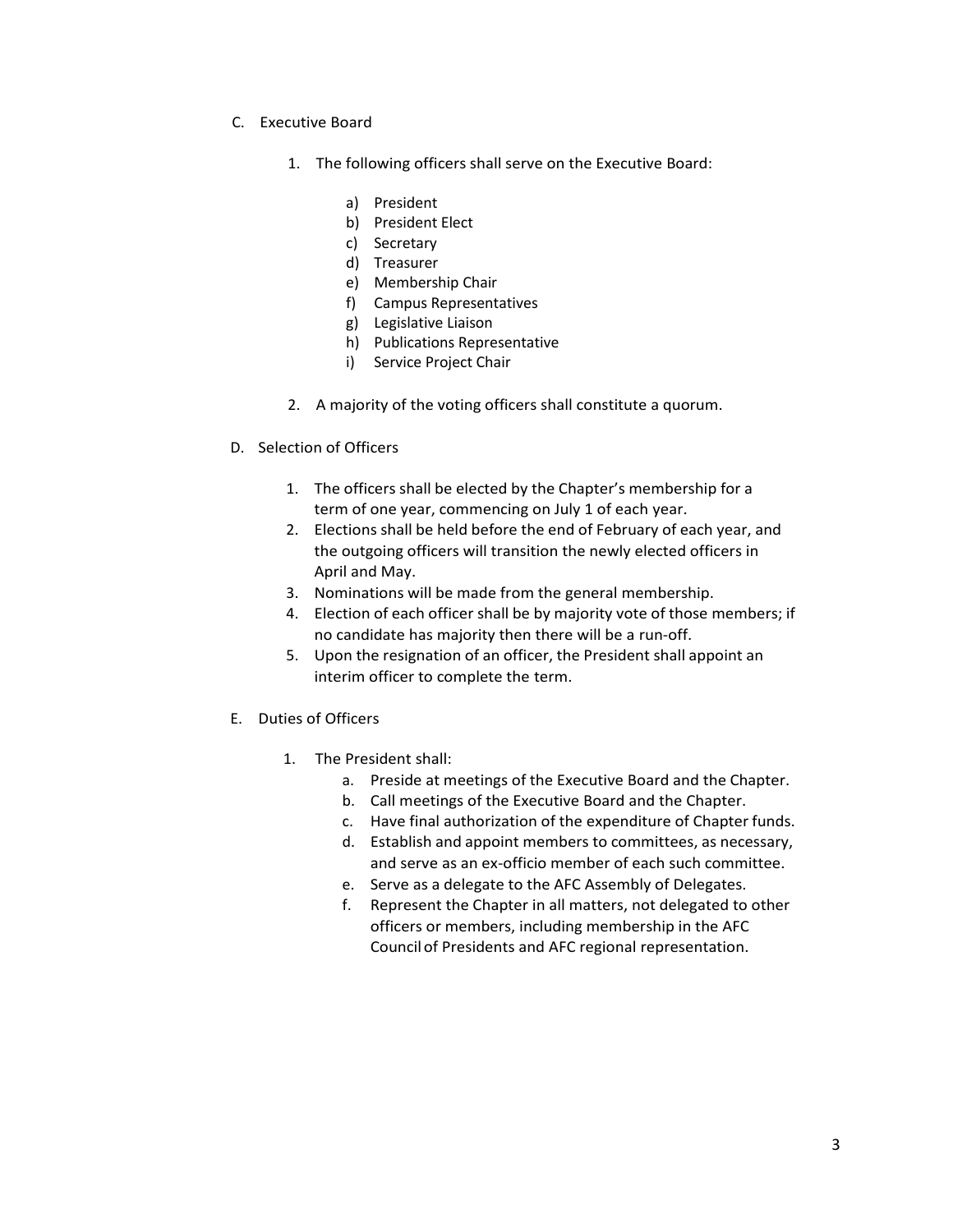- 2. The President Elect shall:
	- a. Perform the duties of the President in the event of his/her absence or temporary disability.
	- b. Chair the annual Chapter fundraising drive.
	- c. Perform duties assigned by the President.
- 3. The Secretary shall:
	- a. Record all meetings of the Chapter and of the Executive Board.
	- b. Maintain the general records of the Chapter.
	- c. Perform duties assigned by the President.
- 4. The Treasurer shall:
	- a. Receive all monies of the Chapter.
	- b. Disburse Chapter funds upon authorization of the President and forward annual financial dues to AFC as required.
	- c. Submit an annual financial report to the Chapter.
	- d. Perform duties assigned by the President.
- 5. The Membership Chair shall:
	- a. Select the Membership Committee.
	- b. Organize and direct membership drives.
	- c. Collect AFC and Chapter dues for deposit by the Treasurer.
	- d. Maintain lists of the Membership.
	- e. Provide annual membership cards.
	- f. Perform duties assigned by the President.
- 6. The Legislative Liaison shall:
	- a. Serve as chairman of the local Legislative Committee whichshall be appointed by the President.
	- b. Provide a communication link between the AFC Legislative Committee and the Chapter membership on all matters pertaining to legislation affecting the College.
	- c. Serve on the Regional Legislative Committee.
	- d. Disseminate all pertinent legislative information tothe membership.
	- e. Serve as the official Chapter spokesperson to theCollege's legislative delegation.
	- f. Coordinate any Chapter activities concerned with informing the delegation about legislation affecting the College.
	- g. Performs duties assigned by the President.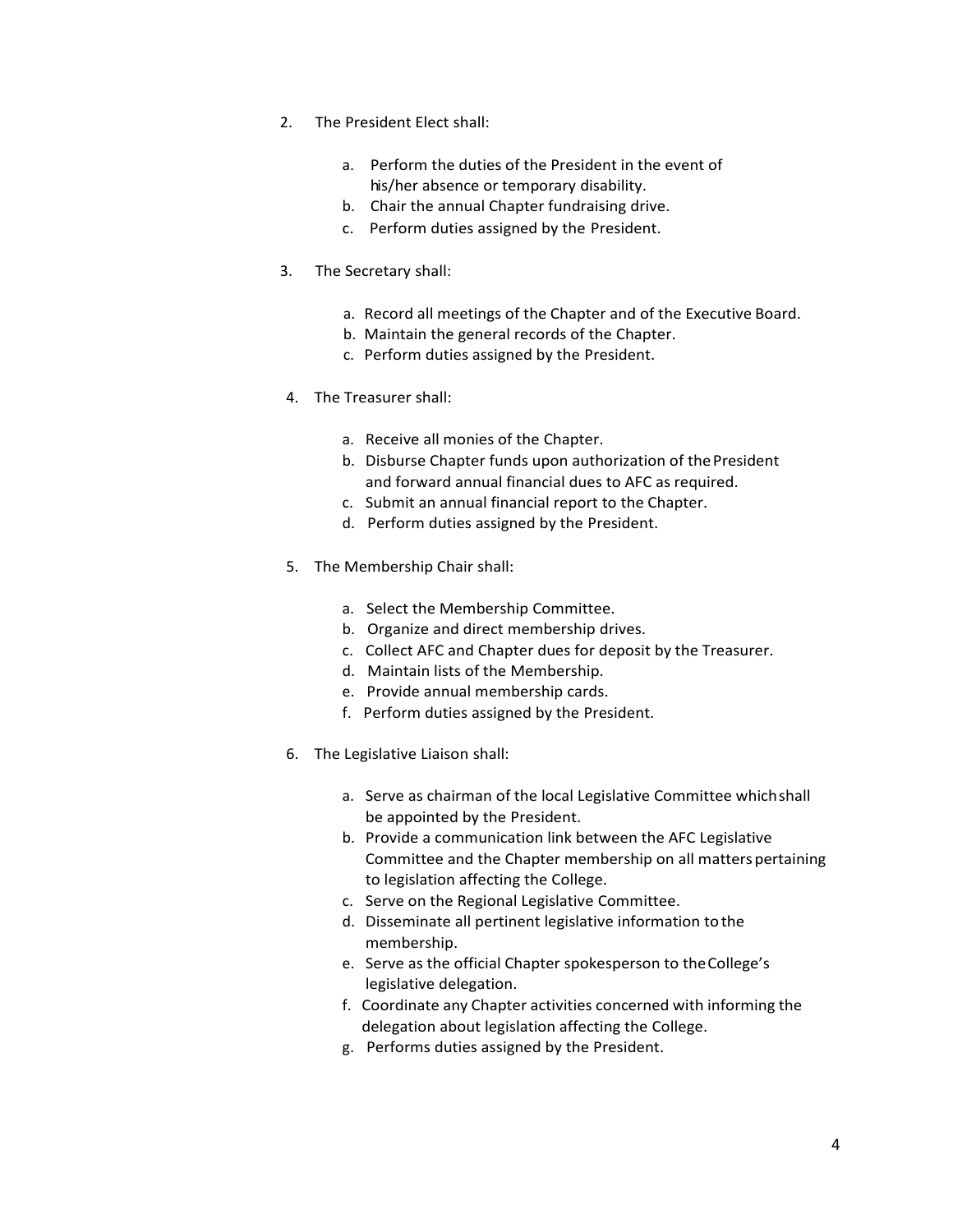- 7. The Campus Representative shall:
	- a. Represent his or her respective campus to the Board.
	- b. Set up meetings on his or her respective campuses.
	- c. Maintain communication with respective AFC members regarding AFC news and information.
	- d. Perform duties assigned by the President.
- 8. The Publications Representative shall:
	- a. Disseminate all publications to the general membershipfrom the Association at the State level, including but not limited to *Perception* and *Current*.
	- b. Submit all Chapter information for publication at the local or state level.
	- c. Publish the annual Chapter Book to be submitted to the Region Director before the annual Convention.
	- d. Perform duties assigned by the President.
	- e. Maintain and update Chapter social media accounts with AFC news and information.
- 9. Service Project Chair shall:
	- a. Research local and national charities for winterand spring Chapter service projects.
	- b. Inform the Executive Board of available service opportunities
	- c. Coordinate with selected charities to provide needed goodsor funds.
	- d. Promote winter and spring Chapter service projects as well as AFC event relates service projects to SJR State employees.
	- e. Coordinate the collection and delivery of donations for Chapter and AFC event-related service projects.
	- f. Perform duties assigned by the President.
- 10. The Executive Board shall:
	- a. Plan for regular meetings of the Chapter.
	- b. Review proposals from AFC, and develop and recommend policies pertaining thereto to the Chapter as appropriate.
	- c. Develop other policy recommendations concerning Chapter affairs and submit them to the Chapter as appropriate.
	- d. Supervise execution of approved policies.
	- e. Approve necessary expenditures of Chapter funds for President's final authorization.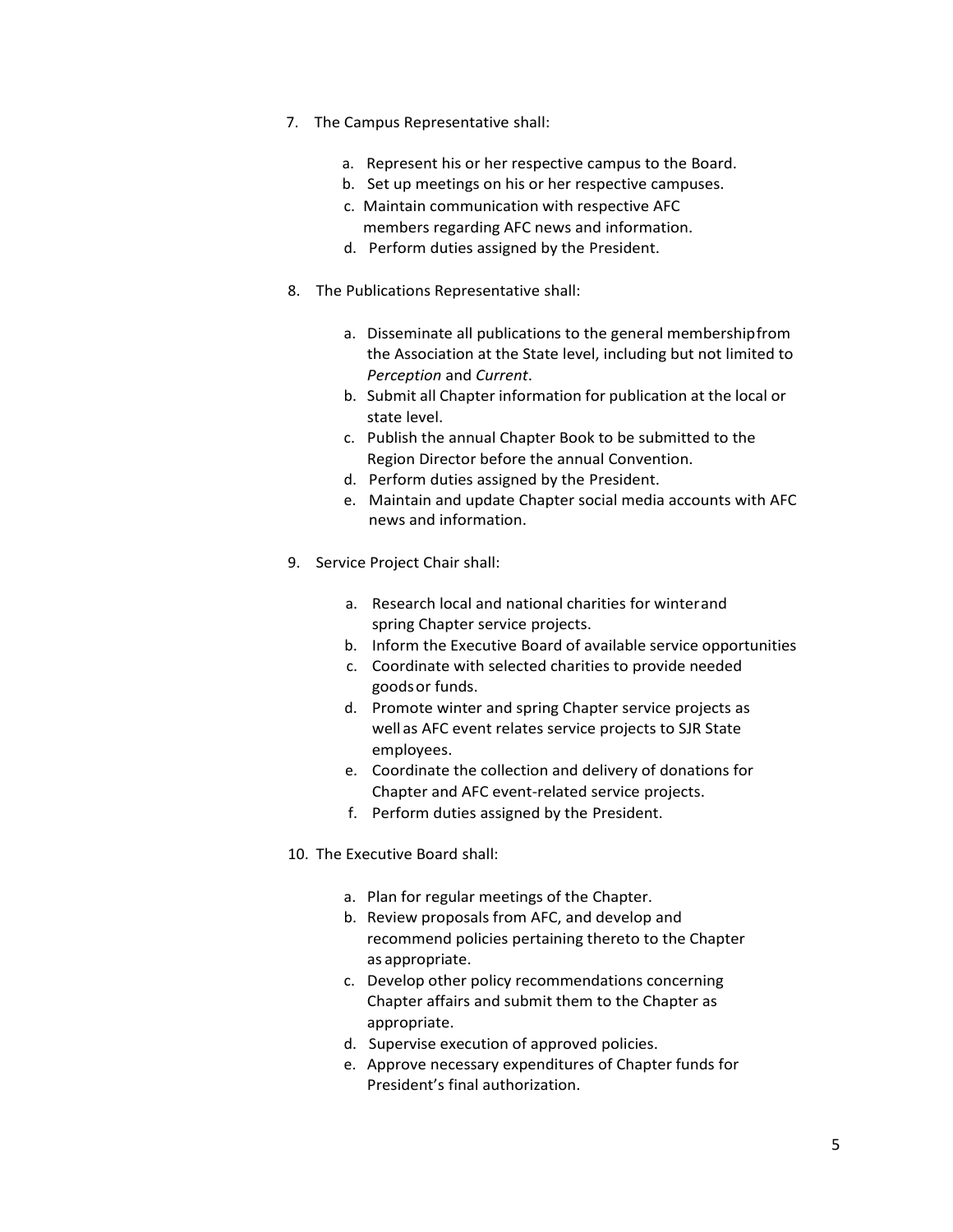#### V. Commissions

- A. All Commission members must be members of AFC and be members of the local Chapter.
- B. Commission meetings may be attended by any AFC member.
- C. Selection of voting representatives to Commissions shall be made by the College President or his/her designee in the fall prior to the annual convention. Voting representatives to each Commission must be current members of AFC.
- D. Membership on the various AFC Commissions shall be selected in the manner and number here listed as stated in the most current AFC State Bylaws:
	- 1. Administration Commission: Represents the interests of administrative and business affairs staff.
	- 2. Campus Safety (provisional): Provides a collaborative community in which all 28 state-assisted colleges in Florida could discuss and learn from each other's diverse safety and security needs, situations, practices, policies, and procedures.
	- 3. Career and Professional Employee Commission: Promotes professional growth and exchange of information amongst the career and professional (non-administrative, non-faculty) employees.
	- 4. Communications and Marketing: Promotes professional growth and development amongst commission members.
	- 5. Equity Commission: Provides leadership, advice, counsel and opportunity for professional development on EA/EO matters.
	- 6. Facilities: Promotes the interests and issues of community college's facilities planning and institutional services and to provide to its membership a collaborative environment forsharing ideas, experiences, and successes in order to promote best practices and professional development within the multiple disciplines associated with the construction and management of our college's facilities.
	- 7. Faculty Commission: Promotes quality leadership and professional service and seek solutions on matters relating to faculty.
	- 8. Healthcare Education: Promotes legislative awareness, professional development, and recognition of best practices in all areas relatingto healthcare education.
	- 9. Institutional Effectiveness, Planning, and Professional Development: Improves institutional effectiveness, planning, and research.
	- 10. Learning Resources Commission: Represents the interests of Learning Resources personnel.
	- 11. Student Development: Involves members of the Student Affairs office in carrying out the goals and objectives of the Student Personnel philosophy.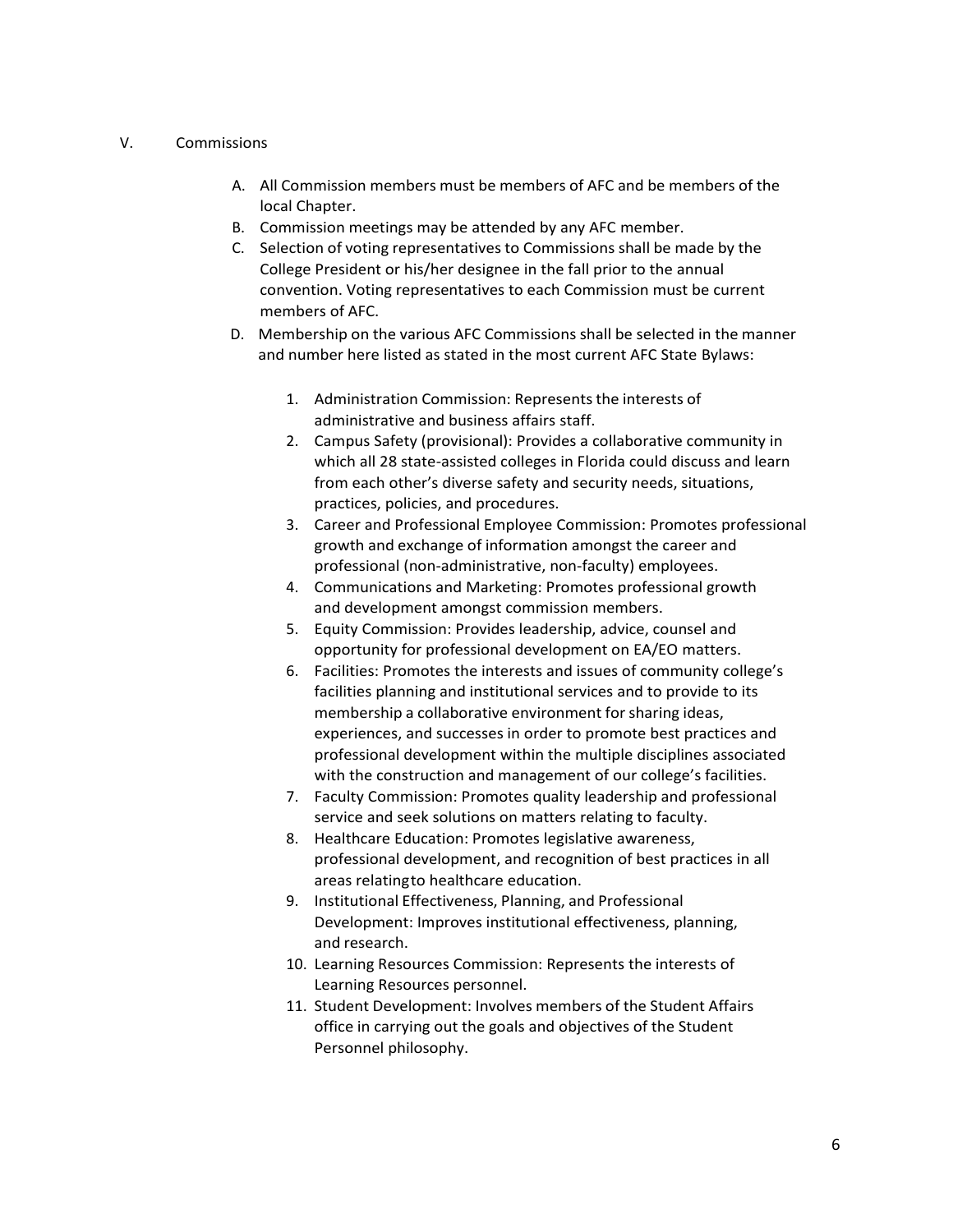- 12. Technology Commission: Represents the interests of Florida's community and state college personnel whose job interests include technology related activities or issues. The Technology Commission strives to enhance student learning, improve instructional effectiveness and promote effective participation in all aspects of technology management, planning, information sharing, eLearning and innovation.
- 13. Trustees Commission: Promotes the role and education of Florida college trustees.
- 14. Workforce, Adult and Continuing Education Commission: Represents the interests of Workforce, Adult and Continuing Education personnel.
- E. A commission member shall:
	- 1. Perform such duties and fulfill such responsibilities as may be required by their respective AFC commission.
	- 2. Report to and consult with the Chapter concerning these activitiesas appropriate.
- VI. Delegates to the Assembly of Delegates
	- A. The College President or his appointed alternate is an automatic delegate to the state convention.
	- B. The President of the Chapter shall serve as a delegate and as a member of the council of Chapter Presidents at the state convention.
	- C. Such additional delegates to the number authorized by the AFC bylaws shall be selected from among the selected AFC commissions. Should the number exceed 32 delegates, they shall be selected from the Chapter membership.
	- D. Prior to the annual state convention and prior to the election of delegates, the Chapter President shall ascertain the total number of Commission members and delegates eligible to attend the state convention. He/she shall then meet with the College President to determine the total number the College can fund.
- VII. Bylaws and Amendments
	- A. Amendments may be offered at any meeting of the Chapter and thereafter circulated in the minutes. By-law changes shall be no more than once a year.
	- B. To effect any changes, a two-thirds majority vote from the members present at an announced meeting shall be necessary.